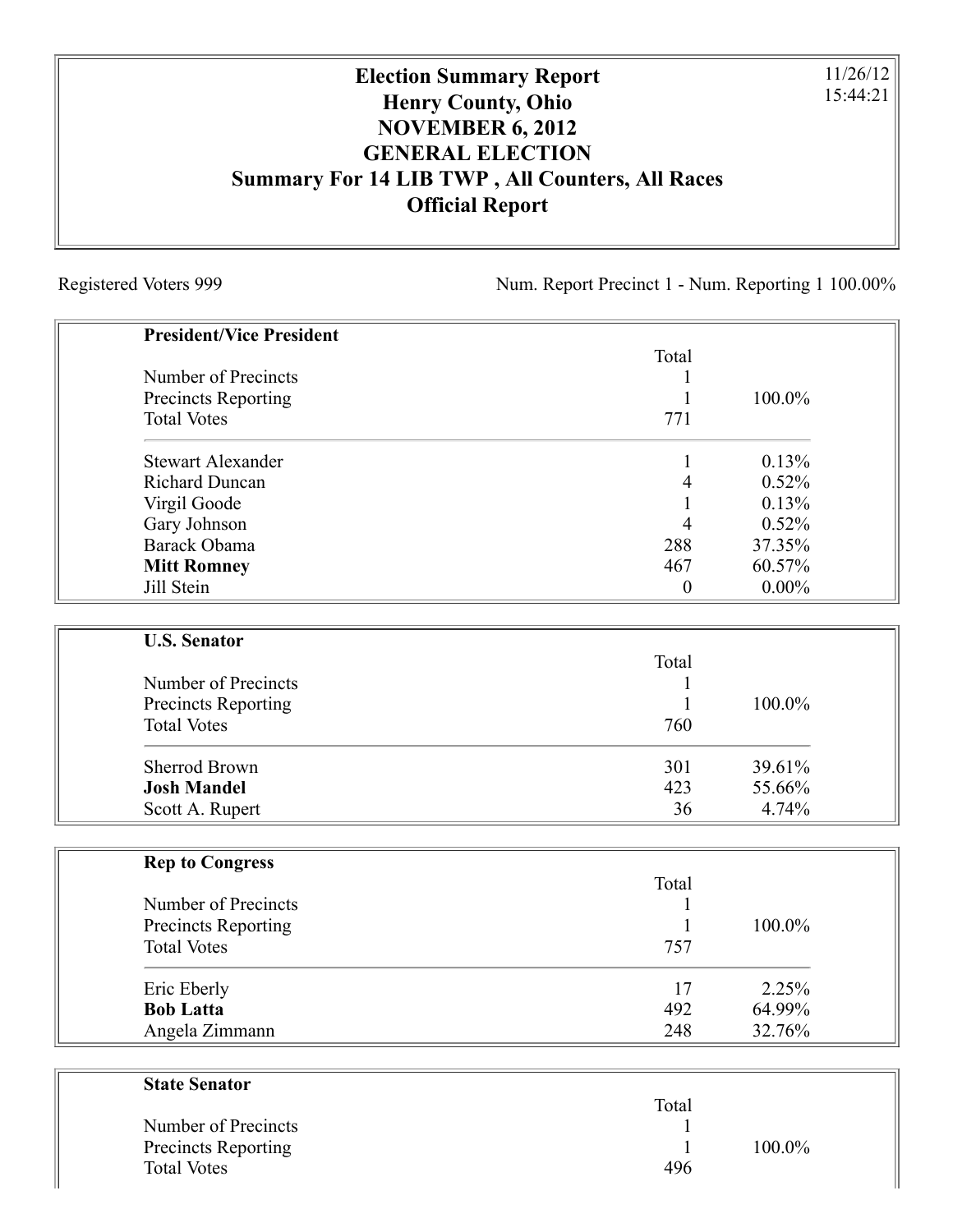| <b>Cliff Hite</b>                         | 496          | 100.00% |  |
|-------------------------------------------|--------------|---------|--|
|                                           |              |         |  |
| <b>State Representative</b>               | Total        |         |  |
| Number of Precincts                       |              |         |  |
| Precincts Reporting                       |              | 100.0%  |  |
| <b>Total Votes</b>                        | 724          |         |  |
| John H. Vanover                           | 211          | 29.14%  |  |
| Lynn R. Wachtmann                         | 513          | 70.86%  |  |
|                                           |              |         |  |
| <b>County Comm 1-2-2013</b>               | Total        |         |  |
| Number of Precincts                       | 1            |         |  |
| Precincts Reporting                       | 1            | 100.0%  |  |
| <b>Total Votes</b>                        | 715          |         |  |
| <b>Glenn A. Miller</b>                    | 359          | 50.21%  |  |
| Richard C. Myers                          | 356          | 49.79%  |  |
|                                           |              |         |  |
| County Comm 1-3-2013                      |              |         |  |
|                                           | Total        |         |  |
| Number of Precincts                       |              |         |  |
| Precincts Reporting                       |              | 100.0%  |  |
| <b>Total Votes</b>                        | 530          |         |  |
| <b>Robert E. Hastedt</b>                  | 530          | 100.00% |  |
|                                           |              |         |  |
| <b>County Auditor</b>                     |              |         |  |
|                                           | Total        |         |  |
| Number of Precincts                       | $\mathbf{1}$ |         |  |
| Precincts Reporting                       | 1            | 100.0%  |  |
| <b>Total Votes</b>                        | 514          |         |  |
| <b>Kevin Garringer</b>                    | 514          | 100.00% |  |
|                                           |              |         |  |
| <b>Prosecuting Attorney</b>               |              |         |  |
| Number of Precincts                       | Total        |         |  |
|                                           |              | 100.0%  |  |
| Precincts Reporting<br><b>Total Votes</b> | 547          |         |  |
|                                           |              |         |  |
| John H. Hanna                             | 547          | 100.00% |  |
|                                           |              |         |  |
| <b>Clerk of Court Common Pleas</b>        |              |         |  |
|                                           | Total        |         |  |
| Number of Precincts                       |              | 100.0%  |  |
| Precincts Reporting<br><b>Total Votes</b> | 522          |         |  |
|                                           |              |         |  |
|                                           |              |         |  |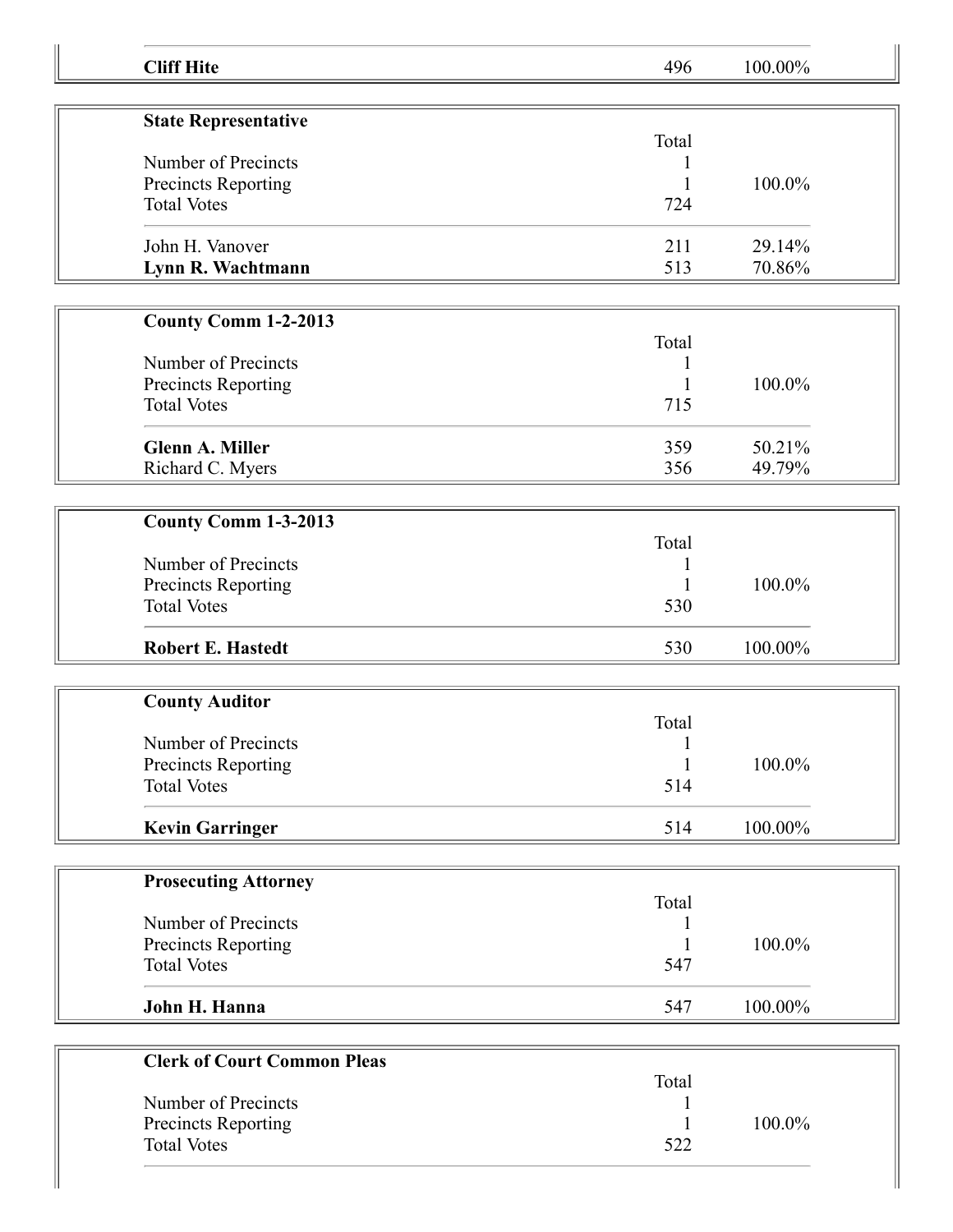| <b>Connie L. Schnitkey</b>      | 522          | 100.00% |  |
|---------------------------------|--------------|---------|--|
|                                 |              |         |  |
| <b>Sheriff</b>                  | Total        |         |  |
| Number of Precincts             |              |         |  |
| Precincts Reporting             |              | 100.0%  |  |
| <b>Total Votes</b>              | 734          |         |  |
| <b>Michael Bodenbender</b>      | 557          | 75.89%  |  |
| John J. Nye                     | 177          | 24.11%  |  |
|                                 |              |         |  |
| <b>County Recorder</b>          |              |         |  |
|                                 | Total        |         |  |
| Number of Precincts             |              |         |  |
| Precincts Reporting             |              | 100.0%  |  |
| <b>Total Votes</b>              | 546          |         |  |
| Sara L. Myles                   | 546          | 100.00% |  |
|                                 |              |         |  |
| <b>County Treasurer</b>         |              |         |  |
|                                 | Total        |         |  |
| Number of Precincts             |              |         |  |
| Precincts Reporting             |              | 100.0%  |  |
| <b>Total Votes</b>              | 707          |         |  |
| Zachary T. Riley                | 265          | 37.48%  |  |
| <b>Calvin G. Spiess</b>         | 442          | 62.52%  |  |
|                                 |              |         |  |
| <b>County Engineer</b>          |              |         |  |
|                                 | Total        |         |  |
| Number of Precincts             |              |         |  |
| Precincts Reporting             | $\mathbf{1}$ | 100.0%  |  |
| <b>Total Votes</b>              | 506          |         |  |
| <b>Timothy J. Schumm</b>        | 506          | 100.00% |  |
|                                 |              |         |  |
| <b>County Coroner</b>           |              |         |  |
|                                 | Total        |         |  |
| Number of Precincts             |              |         |  |
| Precincts Reporting             |              | 100.0%  |  |
| <b>Total Votes</b>              | 538          |         |  |
| <b>Marek Skoskiewicz</b>        | 538          | 100.00% |  |
|                                 |              |         |  |
| <b>State Board of Education</b> |              |         |  |
|                                 | Total        |         |  |
| Number of Precincts             |              |         |  |
| Precincts Reporting             |              | 100.0%  |  |
| <b>Total Votes</b>              | 509          |         |  |
|                                 |              |         |  |
| <b>Stanley Jackson</b>          | 175          | 34.38%  |  |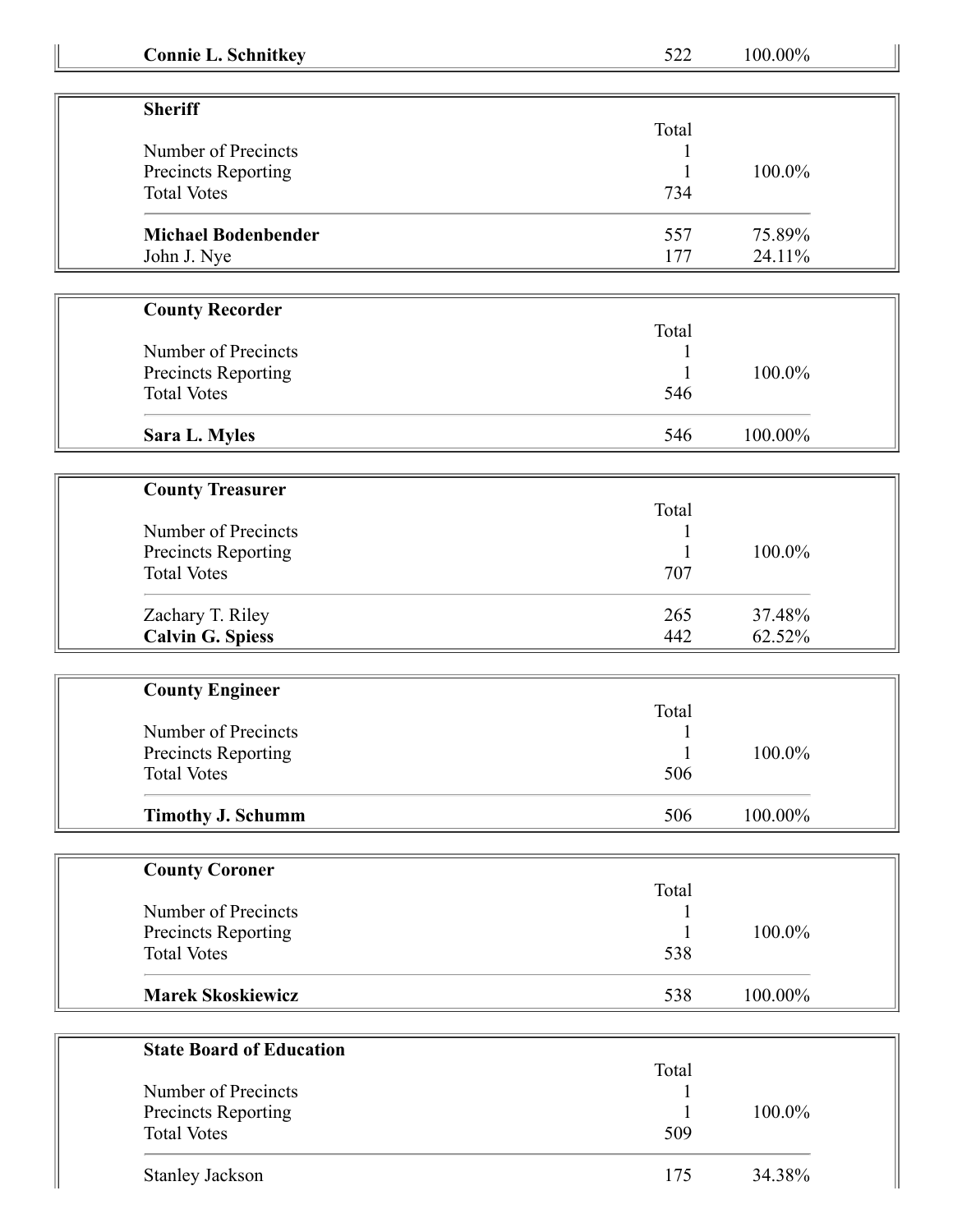| Justice Sup Crt 1-1-2013  |       |        |
|---------------------------|-------|--------|
|                           | Total |        |
| Number of Precincts       |       |        |
| Precincts Reporting       |       | 100.0% |
| <b>Total Votes</b>        | 552   |        |
| <b>Terrence O"Donnell</b> | 428   | 77.54% |
| Mike Skindell             | 124   | 22.46% |

## **Justice Sup Crt 1-2-2013**

| Number of Precincts<br>Precincts Reporting<br><b>Total Votes</b> | Total<br>540 | 100.0% |
|------------------------------------------------------------------|--------------|--------|
| <b>Robert R. Cupp</b>                                            | 284          | 52.59% |
| William M. O'Neill                                               | 256          | 47.41% |

## **Justice Sup Crt 12-31-2014**

|  | 19.33%<br><b>Yvette McGee Brown</b><br>104 | Number of Precincts<br><b>Precincts Reporting</b><br><b>Total Votes</b> | Total<br>538 | 100.0% |
|--|--------------------------------------------|-------------------------------------------------------------------------|--------------|--------|
|--|--------------------------------------------|-------------------------------------------------------------------------|--------------|--------|

| <b>Judge of Court of Appeals</b> |       |         |  |
|----------------------------------|-------|---------|--|
|                                  | Total |         |  |
| Number of Precincts              |       |         |  |
| Precincts Reporting              |       | 100.0%  |  |
| <b>Total Votes</b>               | 458   |         |  |
| John R. Willamowski              | 458   | 100.00% |  |

| <b>State Issue 1</b> |       |        |
|----------------------|-------|--------|
|                      | Total |        |
| Number of Precincts  |       |        |
| Precincts Reporting  |       | 100.0% |
| <b>Total Votes</b>   | 682   |        |
| <b>YES</b>           | 180   | 26.39% |
| NO                   | 502   | 73.61% |

| <b>State Issue 2</b>       |       |        |
|----------------------------|-------|--------|
|                            | Total |        |
| Number of Precincts        |       |        |
| <b>Precincts Reporting</b> |       | 100.0% |
| <b>Total Votes</b>         | 691   |        |